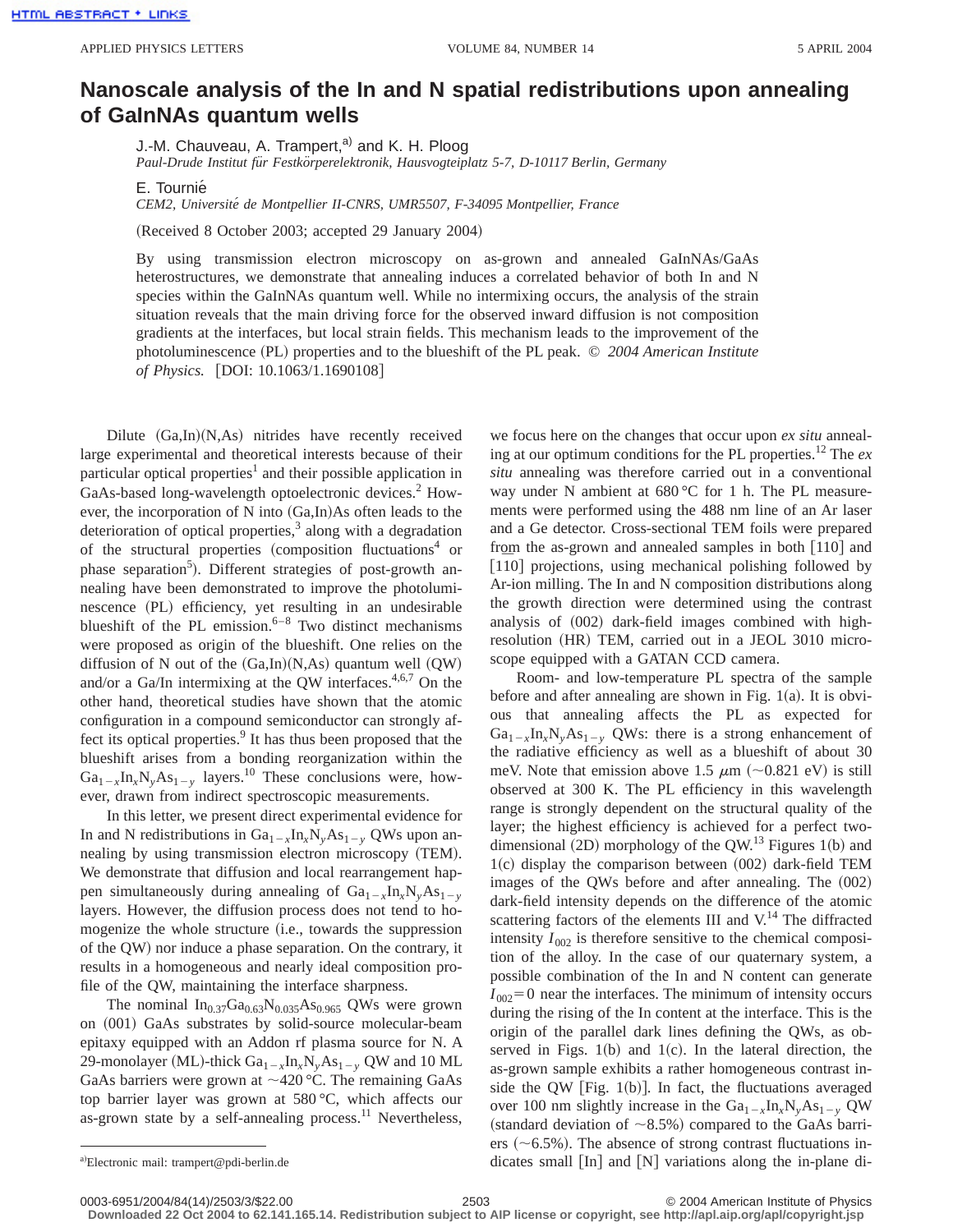

FIG. 1. (a) PL spectra taken from the as-grown (dotted lines) and annealed (solid line) sample at 13 and 300 K.  $(002)$  dark-field TEM images of asgrown  $(b)$  and annealed  $(c)$  QW. The dark lines result from a combination of In and N for which the diffracted intensity is zero. The  $Ga_{1-x}In_xN_yAs_{1-y}$ QW is located between these lines. The growth direction is from the bottom to the top of the image.

rection on this scale.<sup>4,15</sup> Moreover, after annealing, no increase of the contrast fluctuations occurs [Fig.  $1(c)$ ], denoting the absence of any phase separation. Additionally, the thickness of the QWs does not fluctuate along the lateral direction, indicating perfect 2D growth with excellent interface quality, with no qualitative changes after annealing. As a consequence, the changes in PL properties are not related to strong structural modifications on a ''large scale.''

In order to quantitatively and locally determine the  $[In]$ and  $[N]$  profiles along the growth direction, a complementary measurement is required.<sup>16</sup> A coherent strain induces displacements of the atomic column positions, related to the tetragonal distortion. The displacements were measured from HRTEM images. Figure 2 displays the local strain calculation from the as-grown sample using the LADIA program package.17 The strain map confirms straight QW interfaces with a roughness of only a few ML. Moreover, no strong lateral strain variations are detected in this sample, which is consistent with the observations in  $(002)$  dark-field. The lat-



FIG. 2. Vertical strain distribution obtained with the LADIA program package from HRTEM image taken from the as-grown sample. The lattice parameter



FIG. 3. In and N concentration profiles deduced from the combination of the dark-field intensity and the lattice parameter measurements for the as-grown  $(a)$  and annealed  $(b)$  QW.

tice parameter in the growth direction  $(a_1)$  was deduced from the analysis of the local displacements and is shown in inset of Fig. 2. In order to increase the accuracy of the measurement, the profile of  $a_{\perp}$  was averaged on a lateral length of 20 nm. The combination of the lattice parameter and the dark-field intensity compared to the simulated data gives an unambiguous measurement of In and N content as a function of depth.

Figures  $3(a)$  and  $3(b)$  represent composition profiles of  $\lbrack$  In] and  $\lbrack$  N] obtained from the as-grown and the annealed samples, respectively. Before annealing [Fig. 3(a)], the  $[In]$ and  $[N]$  profiles exhibit an asymmetric and inhomogeneous element distribution in the QW, but with sharp interfaces. The In concentration in the growth direction increases up to 36.5%, while the average value is about 35% inside the QW. This indicates that In surface segregation occurs in  $Ga_{1-x}In_{x}N_{y}As_{1-y}$  even at the low growth temperatures used in this work. The  $[N]$  profile exhibits a more complex shape with, in particular, a strong increase of the N content at the interfaces  $(+1.5\%$  compared to the center of the QW). This arises from the growth procedure used for this sample. Indeed, nitrogen can be adsorbed on the surface and subsequently incorporated during the time necessary for stabilizing the N plasma cell at the lower interface, and for switching off the plasma and the N flux at the upper interface. Note that a high amount of N at the interfaces could have a strong influence on the carrier injection due to the existence of nonradiative defects related to N. Annealing clearly leads to the homogenization of the  $\lceil \text{In} \rceil$  and  $\lceil \text{N} \rceil$  distributions within the QW in the growth direction, while the

measured along the growth direction is shown in inset.<br>Downloaded 22 Oct 2004 to 62.141.165.14. Redistribution subject to AlP license or copyright, see http://apl.aip.org/apl/copyright.jsp